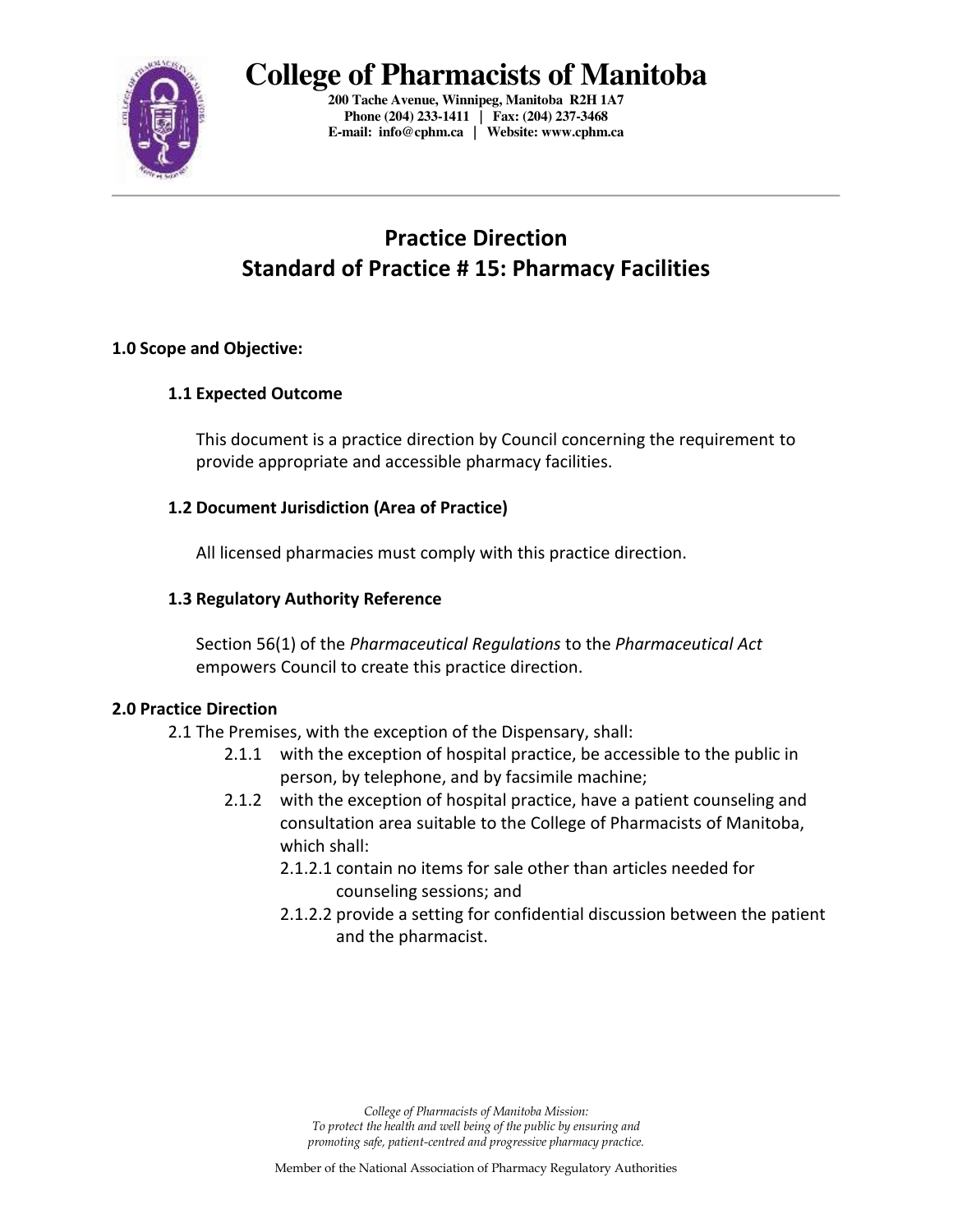

**200 Tache Avenue, Winnipeg, Manitoba R2H 1A7 Phone (204) 233-1411 | Fax: (204) 237-3468 E-mail: info@cphm.ca | Website: www.cphm.ca** 

- 2.1.2.3 display the required College of Pharmacists of Manitoba signs in view of the public:
	- 2.1.2.3.1 "Accepting Drugs for Return to Inventory";
	- 2.1.2.3.2 "Proof of Identity";
	- 2.1.2.3.3 "It's Your Right to Know"; and
	- 2.1.2.3.4 "Updated Personal Health Information"
- 2.1.3 be well ventilated and sufficiently lit and of cleanliness suitable to the College of Pharmacists of Manitoba;
- 2.1.4 have the hours of operation posted at the principle entrance, along with call-back information where available, for all community pharmacies;
- 2.2 The Dispensary must:
	- 2.2.1 be well ventilated and sufficiently lit and of cleanliness suitable to the College of Pharmacists of Manitoba;
	- 2.2.2 be at least 150 square feet in size in addition to space allocated for the patient counseling area;
	- 2.2.3 be accessible to authorized personnel only;
	- 2.2.4 contain no products inappropriate to the practice of pharmacy;
	- 2.2.5 have a facsimile machine only accessible to authorized personnel;
	- 2.2.6 have Internet access for the purposes of email, electronic fan out, and information research;
	- 2.2.7 have a prescription counter area that provides for 12 square feet of free working space dedicated to the preparation of medication and compounding medication, pursuant to a prescription;
	- 2.2.8 have secure drug storage;
	- 2.2.9 provide the maximum possible hours of on-site pharmacist services based on the needs of the institution or community, and the availability of pharmacist staff;
	- 2.2.10 provide hours of operation offering the availability of pharmacist services for at least 25 hours over a minimum of four days per week, unless a written appeal is received two weeks prior to a council meeting and council reviews and approves the lesser number of hours;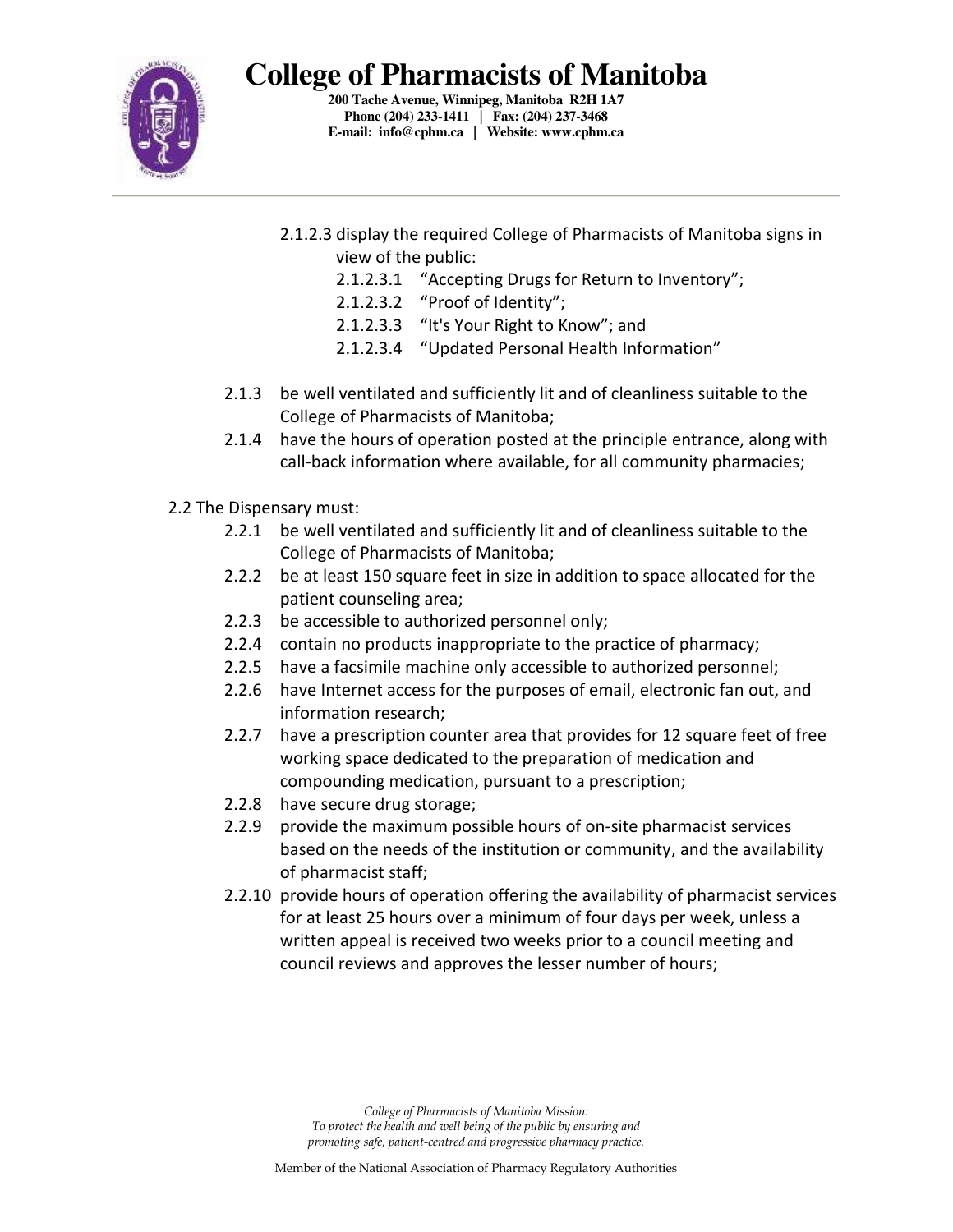

**200 Tache Avenue, Winnipeg, Manitoba R2H 1A7 Phone (204) 233-1411 | Fax: (204) 237-3468 E-mail: info@cphm.ca | Website: www.cphm.ca** 

- 2.2.11 have a refrigerator that is:
	- 2.2.11.1 clean and in good working order;
	- 2.2.11.2 dedicated to the storage of pharmaceuticals and related products;
	- 2.2.11.3 maintains the temperature defined by the manufacturer of product stored in the refrigerator; and
	- 2.2.11.4 regularly monitored for temperature.
- 2.2.12 have a sanitary sink that is:
	- 2.2.12.1 kept in a clean condition
	- 2.2.12.2 easily accessible to the prescription preparation area; and
	- 2.2.12.3 supplied with hot and cold water.
- 2.2.13 Have a waste container of either plastic, metal or similar material.
- 2.2.14 Provide a setting to protect the patient's right to privacy by:
	- 2.2.14.1 Providing security of information in compliance with federal and provincial privacy legislation and any additional security measures approved by Council. As part of a patient counseling session, patient information displayed on computer screens must not be visible to any person in the public area of a pharmacy. The information displayed must relate to the patient being counseled and it may only be viewed by the patient being counseled, their delegate or other authorized members of the inter-professional team.
	- 2.2.14.2 Using a sound dulling assembly and visual barriers where appropriate
	- 2.2.14.3 Effective January 1, 2019, for all new community pharmacies and community pharmacy relocations, having a private patient counselling room.
- 2.2.15 Have an appropriate secure narcotic safe to store all narcotic and controlled substances stock inventory.
- 2.3 Compounding and Dispensing equipment required to meet compounding standards, based on the type of compounding performed at the pharmacy (non-sterile, sterile, hazardous compounding).
- 2.4 The minimum Library Requirements available to all authorized personnel are:
	- 2.4.1 The College Manual (\*) containing current Federal and Provincial pharmacy related statutes and information;